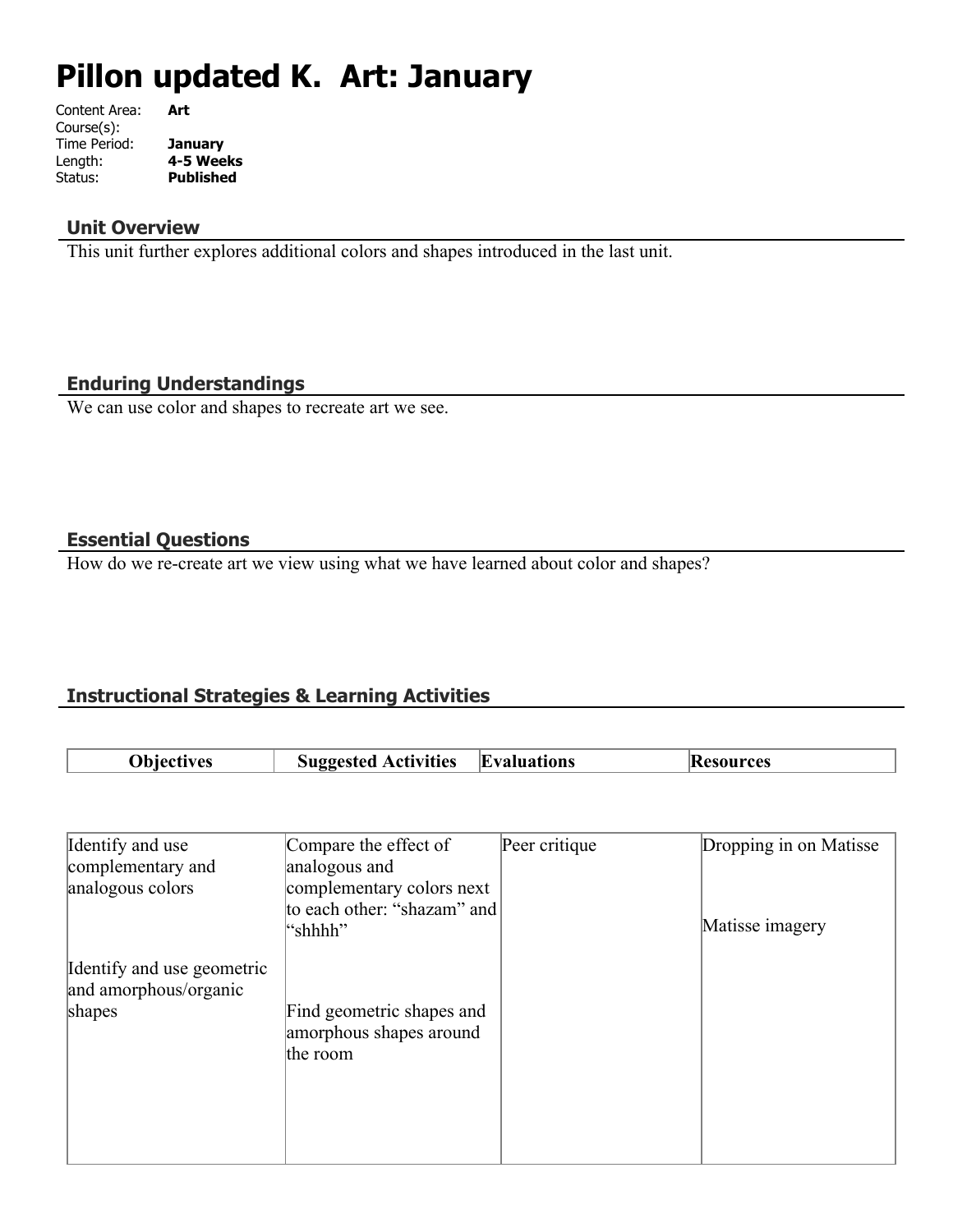| Create an image like    |  |
|-------------------------|--|
| Matisse's later cut-out |  |
| works                   |  |

# **Integration of Career Readiness, Life Literacies and Key Skills**

|                      | Critical thinkers must first identify a problem then develop a plan to address it to<br>effectively solve the problem. |
|----------------------|------------------------------------------------------------------------------------------------------------------------|
| TECH.9.4.2.CI.1      | Demonstrate openness to new ideas and perspectives (e.g., 1.1.2.CR1a, 2.1.2.EH.1,<br>6.1.2. Civics CM. 2).             |
| TECH.9.4.2.CI.2      | Demonstrate originality and inventiveness in work (e.g., 1.3A.2CR1a).                                                  |
| WRK.9.2.2.CAP.1      | Make a list of different types of jobs and describe the skills associated with each job.                               |
| TECH.9.4.2.CT.3      | Use a variety of types of thinking to solve problems (e.g., inductive, deductive).                                     |
|                      | Different types of jobs require different knowledge and skills.                                                        |
| <b>WRK.9.2.2.CAP</b> | Career Awareness and Planning                                                                                          |

# **Technology and Design Integration**

Students will interact with the unit using the Smartboard.

# **Interdisciplinary Connections**

| LA.SL.K.1  | Participate in collaborative conversations with diverse partners about kindergarten topics<br>and texts with peers and adults in small and larger groups.                                                                                                                                 |
|------------|-------------------------------------------------------------------------------------------------------------------------------------------------------------------------------------------------------------------------------------------------------------------------------------------|
| LA.SL.K.3  | Ask and answer questions in order to seek help, get information, or clarify something that<br>is not understood.                                                                                                                                                                          |
| MA.K.G.A   | Identify and describe shapes (squares, circles, triangles, rectangles, hexagons, cubes,<br>cones, cylinders, and spheres).                                                                                                                                                                |
| MA.K.G.A.1 | Describe objects in the environment using names of shapes, and describe the relative<br>positions of these objects using terms such as above, below, beside, in front of, behind,<br>and next to.                                                                                         |
| MA.K.G.B.4 | Analyze and compare two- and three-dimensional shapes, in different sizes and<br>orientations, using informal language to describe their similarities, differences, parts (e.g.,<br>number of sides and vertices/"corners") and other attributes (e.g., having sides of equal<br>length). |
| MA.K.G.A.2 | Correctly name shapes regardless of their orientations or overall size.                                                                                                                                                                                                                   |

#### **Differentiation**

- Understand that gifted students, just like all students, come to school to learn and be challenged.
- Pre-assess your students. Find out their areas of strength as well as those areas you may need to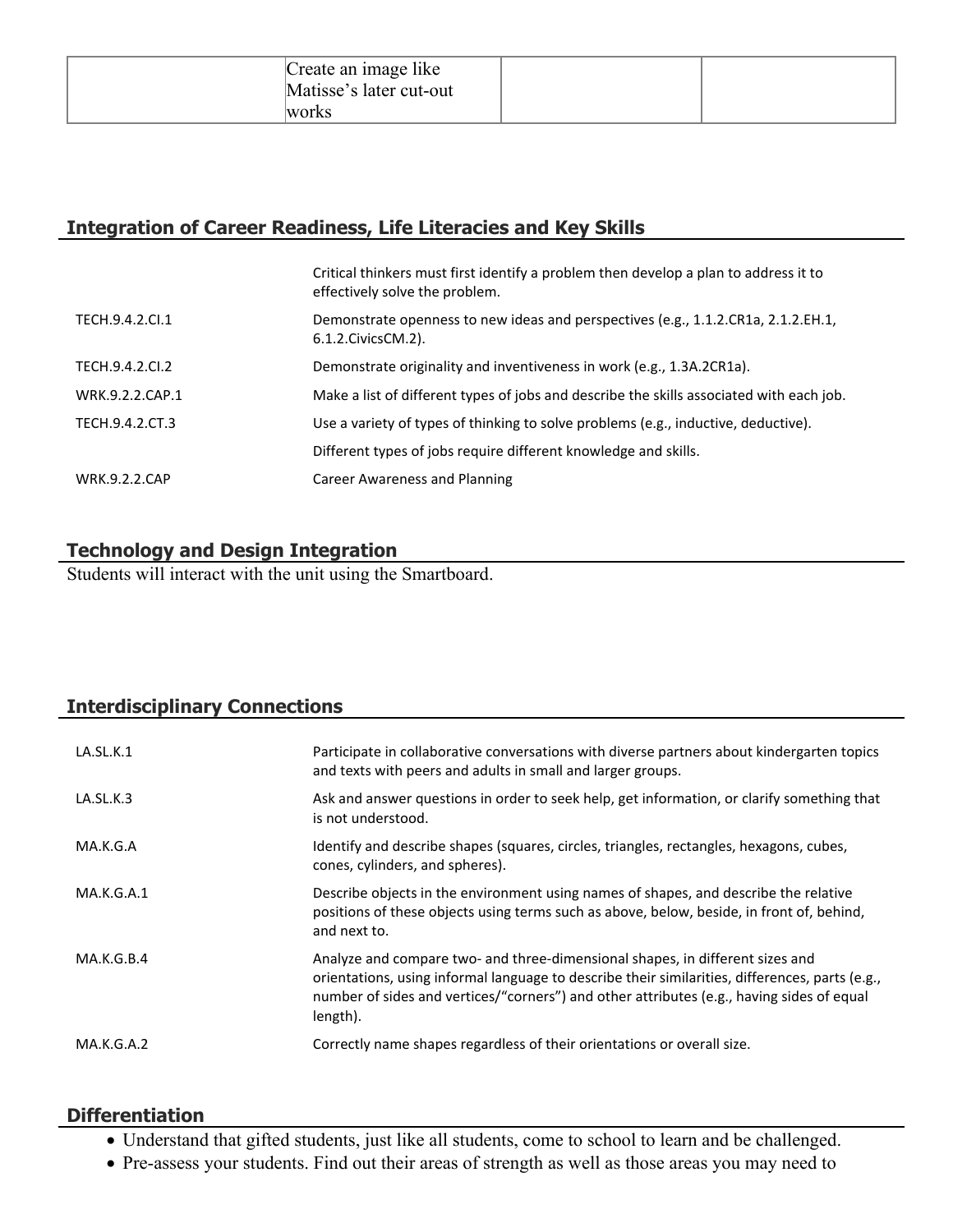address before students move on.

- Consider grouping gifted students together for at least part of the school day.
- Plan for differentiation. Consider pre-assessments, extension activities, and compacting the curriculum.
- Use phrases like "You've shown you don't need more practice" or "You need more practice" instead of words like "qualify" or "eligible" when referring to extension work.
- Encourage high-ability students to take on challenges. Because they're often used to getting good grades, gifted students may be risk averse.

#### **Definitions of Differentiation Components**:

- o Content the specific information that is to be taught in the lesson/unit/course of instruction.
- o Process how the student will acquire the content information.
- o Product how the student will demonstrate understanding of the content.
- o Learning Environment the environment where learning is taking place including physical location and/or student grouping

#### **Differentiation occurring in this unit:**

Encourage risk taking in creating thier artwork as opportunities to stretch skills during production.

Support students with motor skills needed to manipulate art materials.

Actively assess to identify student interests, learning preferences and the ability to work independently.

For Gifted:

Encourage students to explore concepts in depth and encourage independent studies or investigations. Use thematic instruction to connect learning across the curriculum. Encourage creative expression and thinking by allowing students to choose how to approach a problem or assignment. Expand students' time for free reading. Invite students to explore different points of view on a topic of study and compare the two. Provide learning centers where students are in charge of their learning. Brainstorm with gifted children on what types of projects they would like to explore to extend what they're learning in the classroom. Determine where students' interests lie and capitalize on their inquisitiveness. Refrain from having them complete more work in the same manner. Employ differentiated curriculum to keep interest high. Avoid drill and practice activities. Ask students' higher level questions that require students to look into causes, experiences, and facts to draw a conclusion or make connections to other areas of learning. If possible, compact curriculum to allow gifted students to move more quickly through the material. Encourage students to make transformations- use a common task or item in a different way. From http://www.bsu.edu/web/lshasky/Forms/Interventions/Gifted.pdf

# **Modifications & Accommodations**

Follow all IEP and 504 accommodations as specified.

Refer to QSAC EXCEL SMALL SPED ACCOMMOCATIONS spreadsheet in this discipline.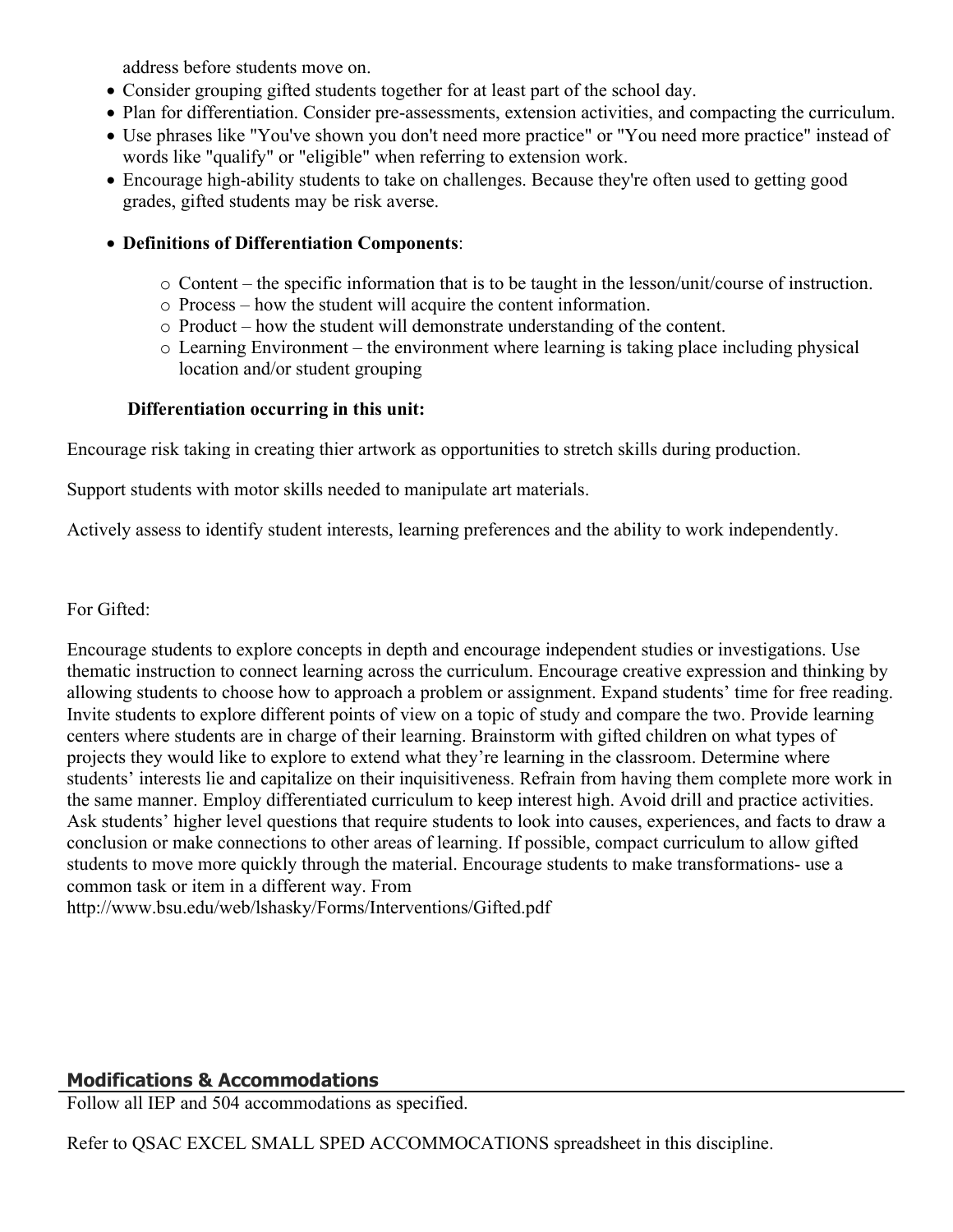# **Benchmark Assessments**

DRA, Aimsweb for math and language arts.

Teacher observation and recording of progression of skills

#### **Formative Assessments**

Assessment allows both instructor and student to monitor progress towards achieving learning objectives, and can be approached in a variety of ways. **Formative assessment** refers to tools that identify misconceptions, struggles, and learning gaps along the way and assess how to close those gaps. It includes effective tools for helping to shape learning, and can even bolster students' abilities to take ownership of their learning when they understand that the goal is to improve learning, not apply final marks (Trumbull and Lash, 2013). It can include students assessing themselves, peers, or even the instructor, through writing, quizzes, conversation, and more. In short, formative assessment occurs throughout a class or course, and seeks to improve student achievement of learning objectives through approaches that can support specific student needs (Theal and Franklin, 2010, p. 151).

#### **Formative Assessments used in this unit:**

**Discussions** 

Frequent conferencing with students throughout the process. Making adjustments to instruction as needed.

# **Summative Assessments**

**summative assessments** evaluate student learning, knowledge, proficiency, or success at the conclusion of an instructional period, like a unit, course, or program. Summative assessments are almost always formally graded and often heavily weighted (though they do not need to be). Summative assessment can be used to great effect in conjunction and alignment with formative assessment, and instructors can consider a variety of ways to combine these approaches.

#### **Summative assessments for this unit:**

Peer critique